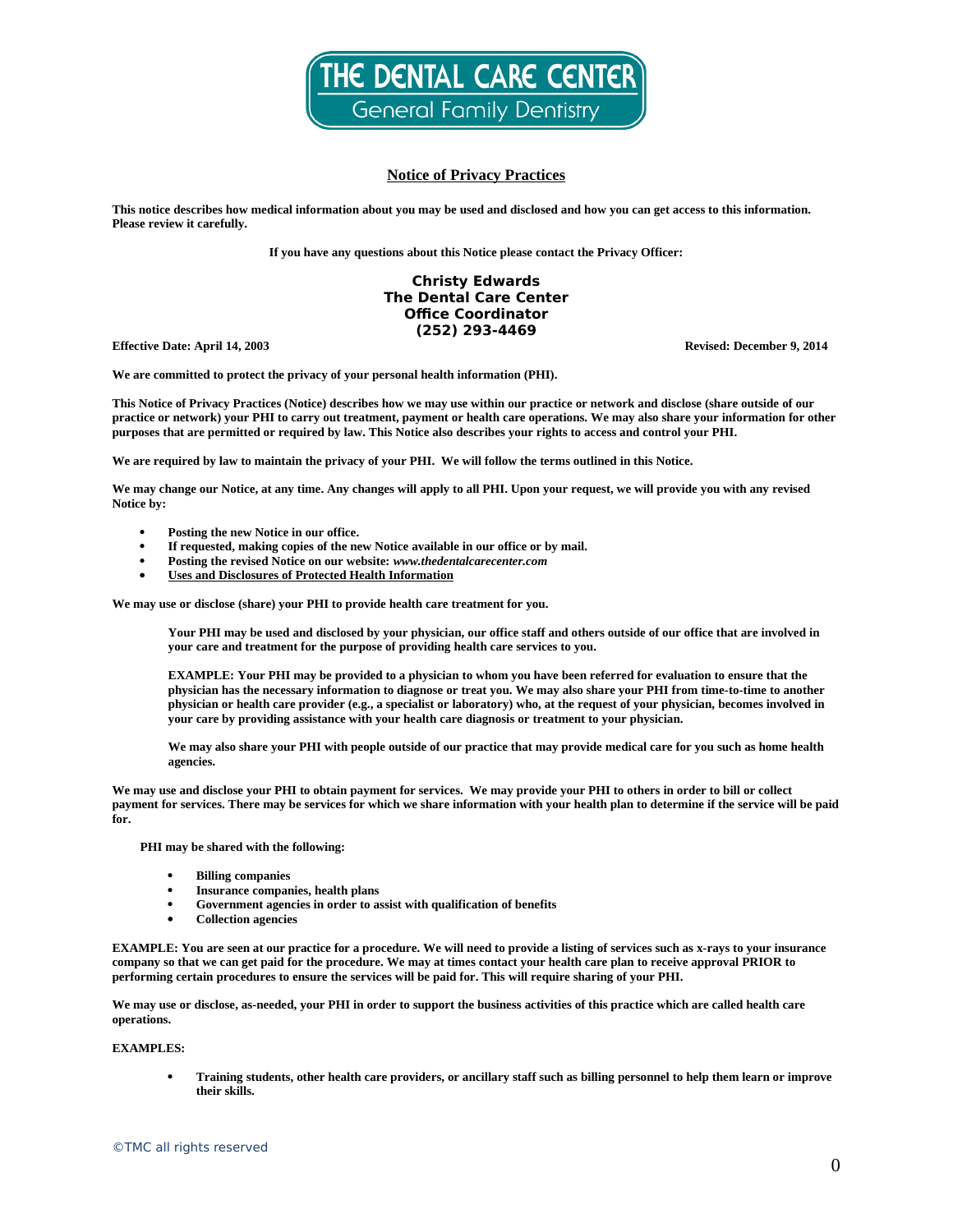- **Quality improvement processes which look at delivery of health care and for improvement in processes which will provide safer, more effective care for you.**
- **Use of information to assist in resolving problems or complaints within the practice.**

**We may use and disclosure your PHI in other situations without your permission:**

- **If required by law: The use or disclosure will be made in compliance with the law and will be limited to the relevant requirements of the law. For example, we may be required to report gunshot wounds or suspected abuse or neglect.**
- **Public health activities: The disclosure will be made for the purpose of controlling disease, injury or disability and only to public health authorities permitted by law to collect or receive information. We may also notify individuals who may have been exposed to a disease or may be at risk of contracting or spreading a disease or condition.**
- **Health oversight agencies: We may disclose protected health information to a health oversight agency for activities authorized by law, such as audits, investigations, and inspections. Oversight agencies seeking this information include government agencies that oversee the health care system, government benefit programs, other government regulatory programs and civil rights laws.**
- **Legal proceedings: To assist in any legal proceeding or in response to a court order, in certain conditions in response to a subpoena, or other lawful process.**
- **Police or other law enforcement purposes: The release of PHI will meet all applicable legal requirements for release.**
- **Coroners, funeral directors: We may disclose protected health information to a coroner or medical examiner for identification purposes, determining cause of death or for the coroner or medical examiner to perform other duties authorized by law**
- **Medical research: We may disclose your protected health information to researchers when their research has been approved by an institutional review board that has reviewed the research proposal and established protocols to ensure the privacy of your protected health information.**
- **Special government purposes: Information may be shared for national security purposes, or if you are a member of the military, to the military under limited circumstances.**
- **Correctional institutions: Information may be shared if you are an inmate or under custody of law which is necessary for your health or the health and safety of other individuals.**
- **Workers' Compensation: Your protected health information may be disclosed by us as authorized to comply with workers' compensation laws and other similar legally-established programs.**

**Other uses and disclosures of your health information.**

**Business Associates: Some services are provided through the use of contracted entities called "business associates". We will always release only the minimum amount of PHI necessary so that the business associate can perform the identified services. We require the business associate(s) to appropriately safeguard your information. Examples of business associates include billing companies or transcription services.**

**Health Information Exchange: We may make your health information available electronically to other healthcare providers outside of our facility who are involved in your care.** 

**Fundraising activities: We may contact you in an effort to raise money. You may opt out of receiving such communications.**

**Treatment alternatives: We may provide you notice of treatment options or other health related services that may improve your overall health.**

**Appointment reminders: We may contact you as a reminder about upcoming appointments or treatment.** 

**We may use or disclose your PHI in the following situations UNLESS you object.**

- **We may share your information with friends or family members, or other persons directly identified by you at the level they are involved in your care or payment of services. If you are not present or able to agree/object, the healthcare provider using professional judgment will determine if it is in your best interest to share the information. For example, we may discuss post procedure instructions with the person who drove you to the facility unless you tell us specifically not to share the information.**
- **We may use or disclose protected health information to notify or assist in notifying a family member, personal representative or any other person that is responsible for your care of your location, general condition or death.**
- **We may use or disclose your protected health information to an authorized public or private entity to assist in disaster relief efforts.**

**The following uses and disclosures of PHI require your written authorization:**

- **Marketing**
- **Disclosures of for any purposes which require the sale of your information**
- **Release of psychotherapy notes: Psychotherapy notes are notes by a mental health professional for the purpose of documenting a conversation during a private session. This session could be with an individual or with a group. These notes are kept separate from the rest of the medical record and do not include: medications and how they affect you, start and stop time of counseling sessions, types of treatments provided, results of tests, diagnosis, treatment plan, symptoms, prognosis.**